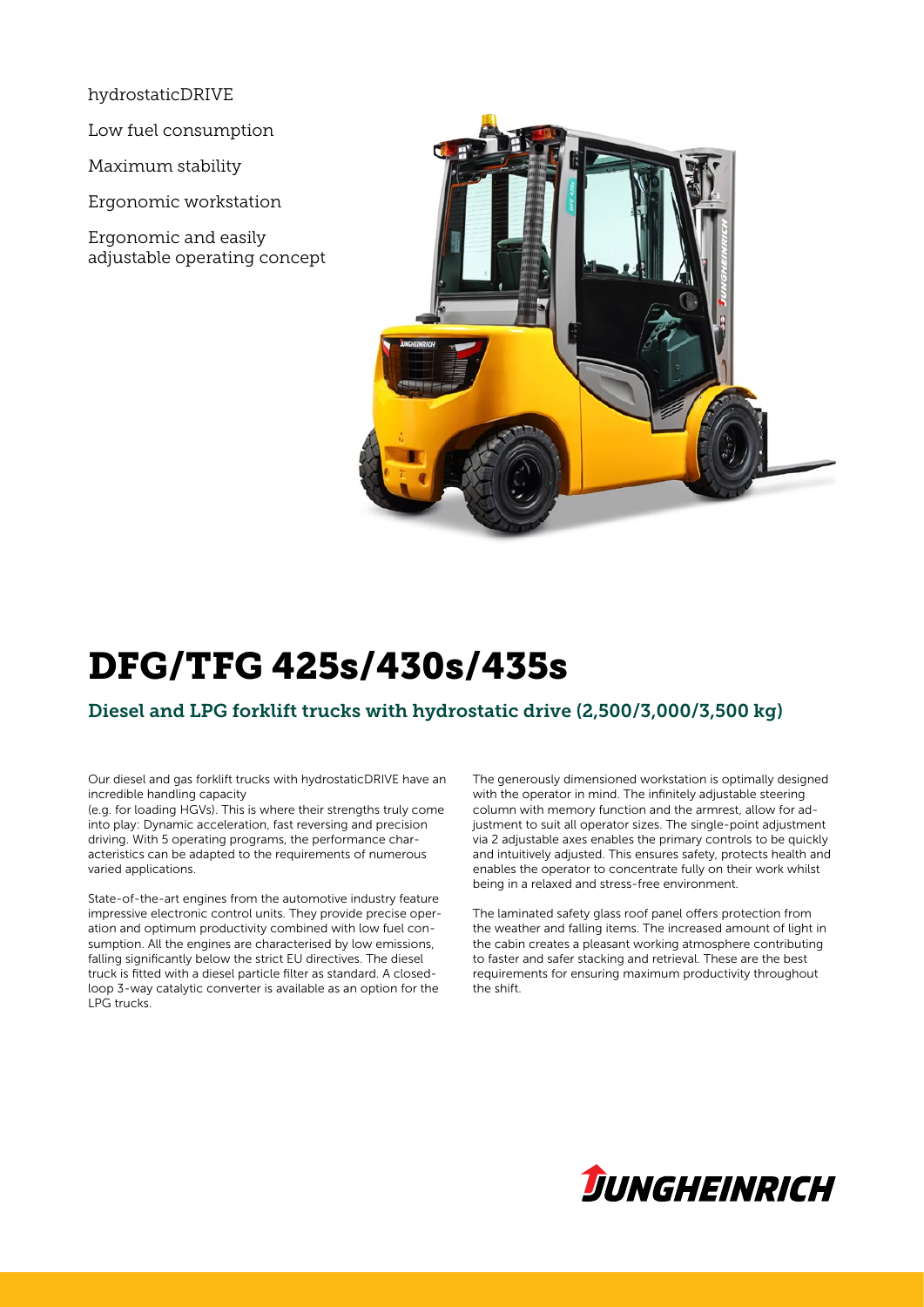### DFG/TFG 425s/430s/435s



Capacity (kg)

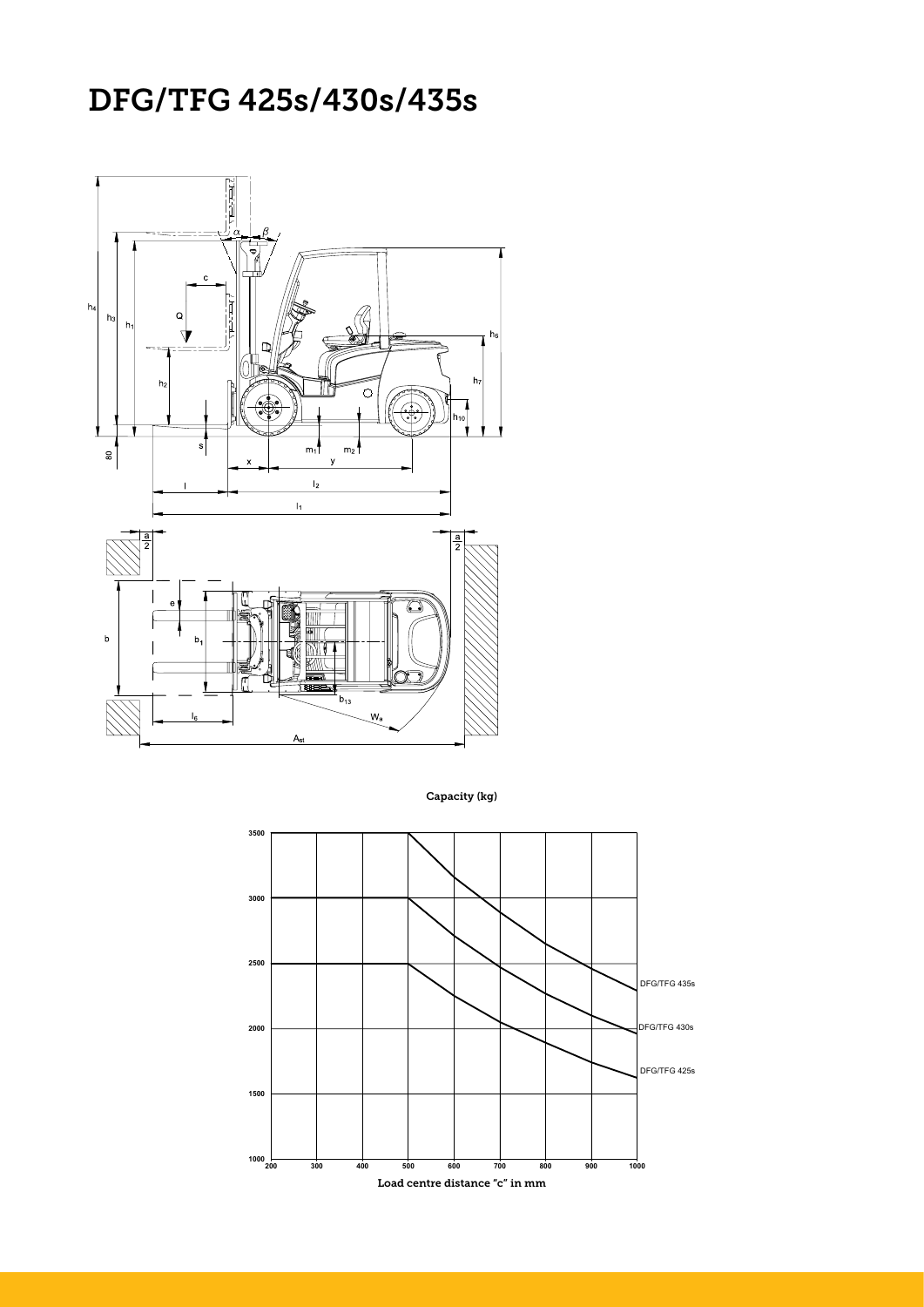## DFG/TFG 425s/430s/435s

| Standard mast designs DFG 425s/DFG 430s/DFG 435s/TFG 425s/TFG 430s/TFG 435s |            |                     |           |      |                |           |      |          |                            |                |                                                                                                                    |                        |  |
|-----------------------------------------------------------------------------|------------|---------------------|-----------|------|----------------|-----------|------|----------|----------------------------|----------------|--------------------------------------------------------------------------------------------------------------------|------------------------|--|
|                                                                             | Lift       | Lowered mast height |           |      |                | Free lift |      |          | Extended mast height       |                |                                                                                                                    | Mast tilt forward/back |  |
|                                                                             | $h_{\tau}$ |                     | $h_{1}$   |      | h <sub>2</sub> |           |      |          | $h_{\scriptscriptstyle A}$ | $\alpha/\beta$ |                                                                                                                    |                        |  |
|                                                                             | (mm)       |                     | (mm)      |      | (mm)           |           |      | (mm)     |                            |                | (°)                                                                                                                |                        |  |
|                                                                             |            |                     |           |      |                |           |      |          |                            |                | DFG 425s / DFG 430s DFG 435s / DFG 425s / DFG 430s DFG 435s / DFG 425s / DFG 430s DFG 435s / DFG 425s / DFG 435s / |                        |  |
|                                                                             |            |                     |           |      |                |           |      |          |                            |                | TFG 425s  / TFG 430s TFG 435s   TFG 425s  / TFG 430s TFG 435s   TFG 425s  / TFG 430s TFG 435s  TFG 425s /          | TFG 435s               |  |
|                                                                             |            |                     |           |      |                |           |      |          |                            |                | <b>DFG 430s</b>                                                                                                    |                        |  |
|                                                                             |            |                     |           |      |                |           |      |          |                            |                | / TFG 430s                                                                                                         |                        |  |
| Duplex ZT                                                                   | 2900       | 2121                | 2125      | 2205 | 150            | 150       | 150  | 3651     | 3660                       | 3689           | 6/6                                                                                                                | 6/6                    |  |
|                                                                             | 3100       | 2221                | 2225      | 2305 | 150            | 150       | 150  | 3851     | 3860                       | 3889           | 6/8                                                                                                                | 6/8                    |  |
|                                                                             | 3300       | 2321                | 2325      | 2405 | 150            | 150       | 150  | 4051     | 4060                       | 4089           | 6/8                                                                                                                | 6/8                    |  |
|                                                                             | 3500       | 2421                | 2425      | 2505 | 150            | 150       | 150  | 4251     | 4260                       | 4289           | 6/8                                                                                                                | 6/8                    |  |
|                                                                             | 3700       | 2521                | 2525      | 2605 | 150            | 150       | 150  | 4451     | 4460                       | 4489           | 6/8                                                                                                                | 6/8                    |  |
|                                                                             | 4000       | 2671                | 2675      | 2755 | 150            | 150       | 150  | 4751     | 4760                       | 4789           | 6/8                                                                                                                | 6/8                    |  |
|                                                                             | 4300       | 2871                | 2875      | 2955 | 150            | 150       | 150  | 5051     | 5060                       | 5089           | 6/8                                                                                                                | 6/8                    |  |
|                                                                             | 4500       | 2971                | 2975      | 3055 | 150            | 150       | 150  | 5251     | 5260                       | 5289           | 6/8                                                                                                                | 6/8                    |  |
|                                                                             | 4700       | 3071                | 3075      | 3155 | 150            | 150       | 150  | 5451     | 5460                       | 5489           | 6/6                                                                                                                | 6/6                    |  |
|                                                                             | 5000       | 3221                | 3225      | 3305 | 150            | 150       | 150  | 5751     | 5760                       | 5789           | 6/6                                                                                                                | 6/6                    |  |
|                                                                             | 5500       | 3521                | 3525      | 3605 | 150            | 150       | 150  | 6251     | 6260                       | 6289           | 6/6                                                                                                                | 6/6                    |  |
|                                                                             | 5800       | 3671                | 3675      | 3755 | 150            | 150       | 150  | 6551     | 6560                       | 6589           | 6/6                                                                                                                | 6/6                    |  |
|                                                                             | 6000       | 3771                | 3775      | 3855 | 150            | 150       | 150  | 6751     | 6760                       | 6789           | 6/6                                                                                                                | 6/6                    |  |
| Duplex ZZ                                                                   | 2900       | $\bar{a}$           | ÷         | 2170 | $\bar{a}$      | $\omega$  | 1400 | $\omega$ | $\omega$                   | 3670           | $\omega$                                                                                                           | 6/8                    |  |
|                                                                             | 3100       | 2186                | 2190      | 2270 | 1600           | 1450      | 1501 | 3686     | 3840                       | 3869           | 6/8                                                                                                                | 6/8                    |  |
|                                                                             | 3300       | 2286                | 2290      | 2370 | 1700           | 1550      | 1601 | 3886     | 4040                       | 4069           | 6/8                                                                                                                | 6/8                    |  |
|                                                                             | 3500       | 2386                | 2390      | 2470 | 1800           | 1650      | 1701 | 4086     | 4240                       | 4269           | 6/8                                                                                                                | 6/8                    |  |
|                                                                             | 3700       | 2486                | 2490      | 2570 | 1900           | 1750      | 1801 | 4286     | 4440                       | 4469           | 6/8                                                                                                                | 6/8                    |  |
|                                                                             | 4000       | 2636                | 2640      | 2720 | 2050           | 1900      | 1951 | 4586     | 4740                       | 4769           | 6/8                                                                                                                | 6/8                    |  |
| Triplex DZ                                                                  | 4250       |                     | $\bar{a}$ | 2120 |                | ÷,        | 1350 |          | $\overline{\phantom{a}}$   | 5020           | $\omega$                                                                                                           | 6/6                    |  |
|                                                                             | 4400       | 2086                | 2090      | 2170 | 1500           | 1350      | 1401 | 4986     | 5140                       | 5169           | 6/8                                                                                                                | 6/8                    |  |
|                                                                             | 4700       | 2186                | 2190      | 2270 | 1600           | 1450      | 1501 | 5286     | 5440                       | 5469           | 6/8                                                                                                                | 6/8                    |  |
|                                                                             | 5000       | 2286                | 2290      | 2370 | 1700           | 1550      | 1601 | 5586     | 5740                       | 5769           | 6/6                                                                                                                | 6/6                    |  |
|                                                                             | 5500       | 2486                | 2490      | 2570 | 1900           | 1750      | 1801 | 6086     | 6240                       | 6269           | 6/6                                                                                                                | 6/6                    |  |
|                                                                             | 6000       | 2686                | 2690      | 2770 | 2100           | 1950      | 2001 | 6586     | 6740                       | 6769           | 6/6                                                                                                                | 6/6                    |  |
|                                                                             | 6500       | 2886                | 2890      | 2970 | 2300           | 2150      | 2201 | 7086     | 7240                       | 7269           | 6/6                                                                                                                | 6/6                    |  |
|                                                                             | 7000       | 3086                | 3090      | 3170 | 2500           | 2350      | 2401 | 7586     | 7740                       | 7769           | 6/6                                                                                                                | 6/6                    |  |
|                                                                             | 7500       | 3286                | 3290      | 3370 | 2700           | 2550      | 2601 | 8086     | 8240                       | 8269           | 6/6                                                                                                                | 6/6                    |  |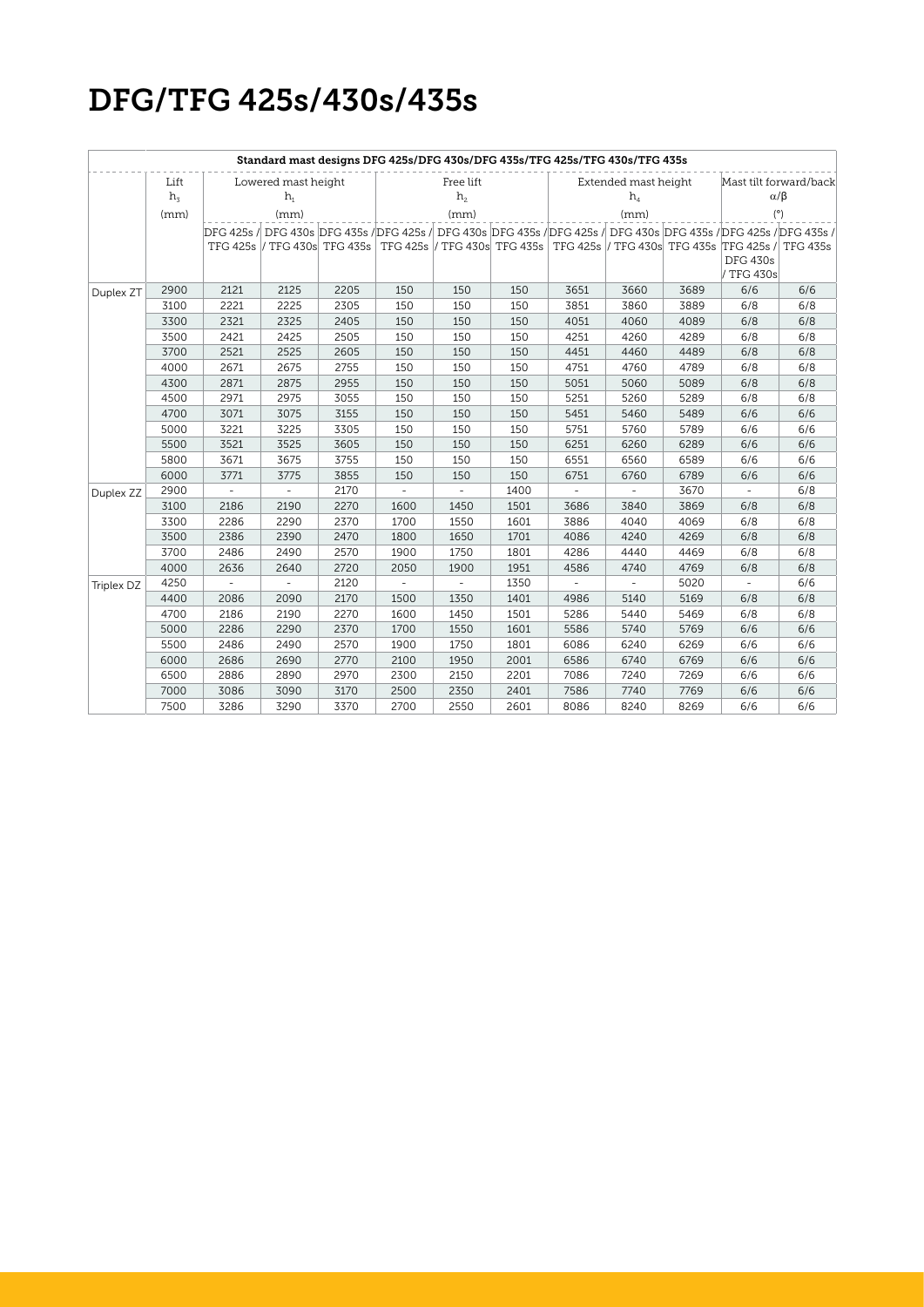### Technical data in line with VDI 2198

|                         | 1.1   | Manufacturer (abbreviation)                                  |                            |                        |                                                    | Jungheinrich     |                  |  |  |
|-------------------------|-------|--------------------------------------------------------------|----------------------------|------------------------|----------------------------------------------------|------------------|------------------|--|--|
|                         | 1.2   | Model                                                        |                            |                        | <b>DFG 425s</b>                                    | <b>DFG 430s</b>  | <b>DFG 435s</b>  |  |  |
|                         | 1.3   | <b>Drive</b>                                                 |                            |                        | Diesel                                             |                  |                  |  |  |
|                         | 1.4   | Manual, pedestrian, stand-on, seated, order picker operation |                            |                        |                                                    | seat             |                  |  |  |
| Identification          | 1.5   | Load capacity/rated load                                     | $\mathsf Q$                | $\mathfrak{t}$         | 2.5                                                | 3                | 3.5              |  |  |
|                         | 1.6   | Load centre distance                                         | $\mathsf{C}$               | mm                     |                                                    | 500              |                  |  |  |
|                         | 1.8   | Load distance                                                | $\mathsf X$                | mm                     | 4731)                                              | 4932)            | 4982)            |  |  |
|                         | 1.9   | Wheelbase                                                    | У                          | mm                     | 1,750                                              | 1,820            | 1,880            |  |  |
| Weights                 | 2.1   | Net weight                                                   |                            | kg                     | 3,960                                              | 4,440            | 4,815            |  |  |
|                         | 12.2  | Axle loading, laden front/rear                               |                            | kg                     | 5,630 / 830                                        | 6,520 / 920      | 7,305 / 1,005    |  |  |
|                         | 2.3   | Axle loading, unladen front/rear                             |                            | kg                     | 1,740 / 2,220                                      | 1,909 / 2,530    | 1,975 / 2,896    |  |  |
|                         | 3.1   | Tyres                                                        |                            |                        |                                                    | <b>SE</b>        |                  |  |  |
| Wheels / frame          | 3.2   | Tyre size, front                                             |                            | mm                     | $7.00 - 12$                                        | 27x10-12         | 27x10-12         |  |  |
|                         | 3.3   | Tyre size, rear                                              |                            | mm                     |                                                    | $6.50 - 10$      |                  |  |  |
|                         | 3.5   | Wheels, number front/rear $(x =$ driven wheels)              |                            |                        | 2x/2                                               |                  |                  |  |  |
|                         | 3.6   | Tread width, front                                           |                            | mm                     | 1,000                                              | 1,060<br>1,060   |                  |  |  |
|                         | 3.7   | Tread width, rear                                            | $b_{10}$<br>$b_{11}$       | mm                     |                                                    | 942              |                  |  |  |
|                         | 4.1   | Tilt of mast/fork carriage forward/backward                  | $\alpha/\beta$             | $\circ$                |                                                    | 6/8              |                  |  |  |
|                         | 4.2   | Mast height (lowered)                                        | $h_1$                      | mm                     | 2,321                                              | 2,325            | 2,405            |  |  |
|                         | 4.3   | Free lift                                                    | h <sub>2</sub>             | mm                     |                                                    | 150              |                  |  |  |
|                         | 4.4   | Lift                                                         | $h_3$                      | mm                     |                                                    | 3,300            |                  |  |  |
|                         | 4.5   | Extended mast height                                         | $h_4$                      | mm                     | 4,051                                              | 4,060            | 4,089            |  |  |
|                         | 4.7   | Height of overhead guard                                     | $h_6$                      | mm                     | 2,220                                              | 2,238            | 2,238            |  |  |
|                         | 4.8   | Seat height/standing height                                  | h <sub>7</sub>             | mm                     | 1,058                                              | 1,076            | 1,076            |  |  |
|                         | 4.12  | Coupling height                                              | $\mathsf{h}_{\mathsf{10}}$ | mm                     | 377                                                | 387              | 387              |  |  |
|                         | 4.19  | Overall length                                               | $\mathsf{l}_1$             | mm                     | 3,763                                              | 3,873            | 3,963            |  |  |
|                         | 4.20  | Length to face of forks                                      | l <sub>2</sub>             | mm                     | 2,613                                              | 2,723            | 2,813            |  |  |
| <b>Basic dimensions</b> | 4.21  | Overall width                                                | $b_1/b_2$                  | mm                     | 1,184                                              | 1,320            | 1,320            |  |  |
|                         | 4.22  | Fork dimensions                                              | s/e/l                      | mm                     | 40 / 120 / 1,150                                   | 45 / 125 / 1,150 | 50 / 125 / 1,150 |  |  |
|                         | 4.23  | Fork carriage ISO 2328, class/type A, B                      |                            |                        | 2A                                                 | 3A               | 3A               |  |  |
|                         | 4.24  | Fork carriage width                                          | $b_3$                      | mm                     |                                                    | 1,120            |                  |  |  |
|                         | 4.31  | Floor clearance with load under mast                         | m <sub>1</sub>             | mm                     | 112                                                | 118              | 147              |  |  |
|                         | 4.32  | Ground clearance, centre of wheelbase                        | m <sub>2</sub>             | mm                     | 130                                                | 148              | 148              |  |  |
|                         | 4.33  | Aisle width for pallets $1000 \times 1200$ crossways         | Ast                        | mm                     | 3,958                                              | 4,075            | 4,153            |  |  |
|                         | 4.34  | Aisle width for pallets $800 \times 1200$ lengthways         | Ast                        | mm                     | 4,158                                              | 4,275            | 4,353            |  |  |
|                         | 4.35  | Turning radius                                               | $\mathsf{W}_{\mathsf{a}}$  | mm                     | 2,285                                              | 2,377            | 2,455            |  |  |
|                         | 4.36  | Smallest turning radius                                      |                            | mm                     |                                                    | 640              |                  |  |  |
|                         | 5.1   | Travel speed, laden/unladen                                  | $b_{13}$                   | km/h                   | 19.6 / 19.6                                        | 20.8 / 20.8      | 20.8 / 20.8      |  |  |
|                         | 5.2   | Lift speed, laden/unladen                                    |                            | m/s                    | 0.56 / 0.56                                        | 0.56 / 0.56      | 0.48 / 0.48      |  |  |
| Performance data        | 15.3  | Lowering speed, laden/unladen                                |                            | m/s                    |                                                    | 0.56 / 0.56      |                  |  |  |
|                         | 5.5   | Drawbar pull, laden/unladen                                  |                            | N                      | 19,160                                             | 18,100           | 18,100           |  |  |
|                         | 15.7  | Gradeability, laden/unladen                                  |                            | $\%$                   | 27                                                 | 24               | 21               |  |  |
|                         |       |                                                              |                            | $\mathsf{S}$           |                                                    |                  |                  |  |  |
|                         | 5.9.2 | Acceleration time laden/unladen to 15 m                      |                            |                        | 4.9 / 4.4                                          | 5.4 / 4.6        | 5.7 / 4.7        |  |  |
|                         | 15.10 | Service brake                                                |                            |                        |                                                    | hydrostatic      |                  |  |  |
|                         | 5.11  | Parking brake                                                |                            |                        | Automatic parking brake<br>VW 2.0 CR / CPYB (IIIB) |                  |                  |  |  |
| Combustion engine       | 7.1   | Motor manufacturer/type                                      |                            |                        | 44                                                 |                  |                  |  |  |
|                         | 7.2   | Engine output according to ISO 1585                          |                            | $\mathsf{k}\mathsf{W}$ |                                                    |                  |                  |  |  |
|                         | 7.3   | Rated speed                                                  |                            | /min                   |                                                    | 2,700            |                  |  |  |
|                         | 7.4   | No. of cylinders                                             |                            |                        | $\overline{4}$                                     |                  |                  |  |  |
|                         | 7.4.1 | Cubic capacity                                               |                            | cm <sup>3</sup>        |                                                    | 1,968            |                  |  |  |
|                         | 7.5.1 | Fuel consumption as per EN 16796                             |                            | l/h                    | 2.9                                                | 3.1              | 3.3              |  |  |
|                         |       | CO-Equivalent as per EN 16796                                |                            | kg/h                   | 9.2                                                | 9.8              | 10.5             |  |  |
|                         | 8.1   | Type of drive control                                        |                            |                        | hydrostatic                                        |                  |                  |  |  |
|                         | 8.2   | Working pressure for attachments                             |                            | bar                    |                                                    | 215              |                  |  |  |
| Misc.                   | 8.3   | Oil flow for attachments                                     |                            | l/min                  |                                                    | 32               |                  |  |  |
|                         | 8.4   | Sound pressure level at operator's ear as per EN 12053       |                            | dB(A)                  |                                                    | 75               |                  |  |  |
|                         | 8.5   | Trailer coupling, model/type DIN                             |                            |                        | DIN 15170 type H                                   |                  |                  |  |  |

 $2) + 15$  mm with integrated sideshift

In accordance with VDI Guideline 2198, this data sheet provides details of the standard truck only. Non-standard tyres, different masts, optional equipment, etc. may result in dif-<br>ferent values.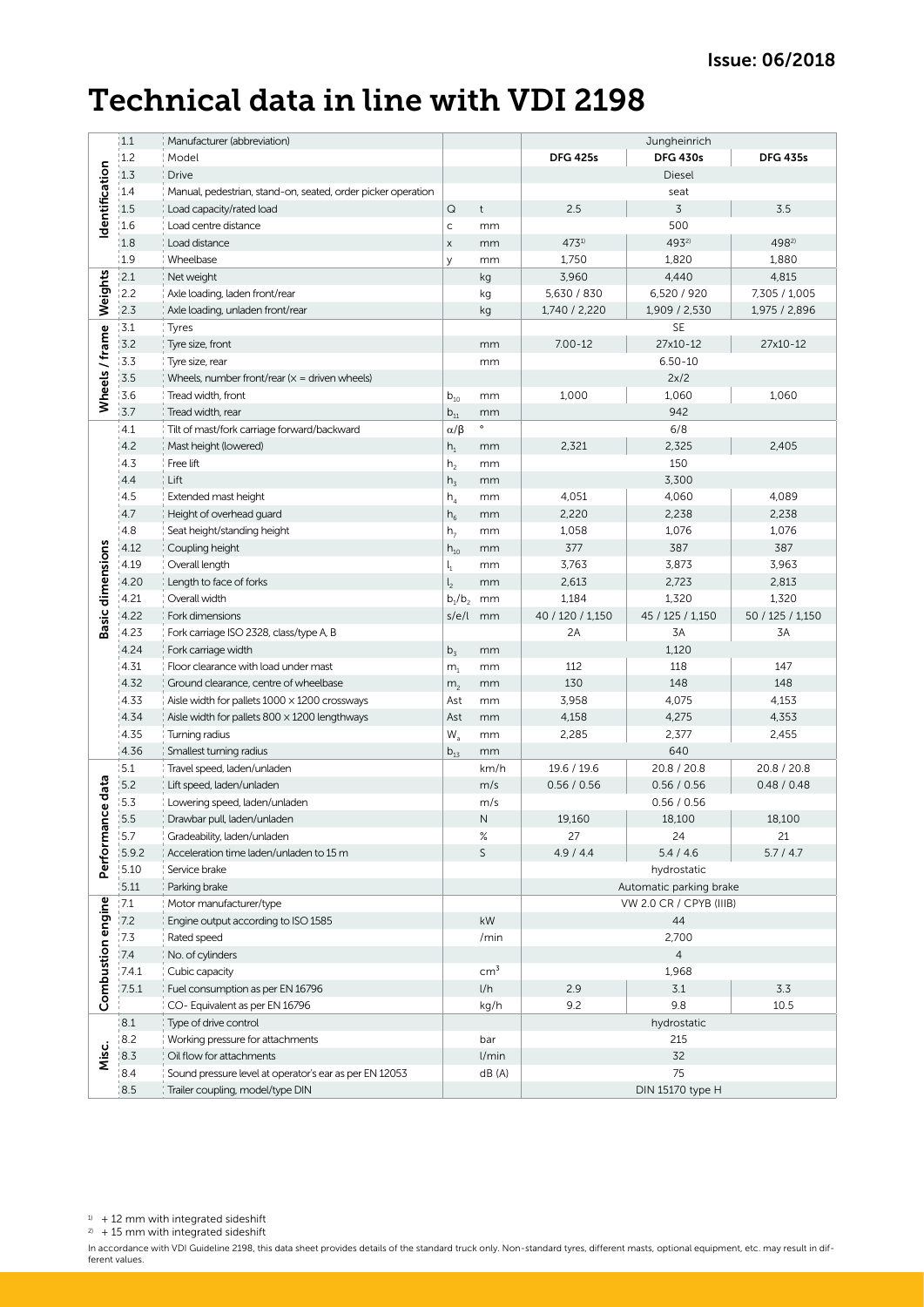### Technical data in line with VDI 2198

|                         | 1.1   | Manufacturer (abbreviation)                                  |                            |                        |                         | Jungheinrich     | <b>TFG 435s</b>  |  |  |
|-------------------------|-------|--------------------------------------------------------------|----------------------------|------------------------|-------------------------|------------------|------------------|--|--|
|                         | 1.2   | Model                                                        |                            |                        | <b>TFG 425s</b>         | <b>TFG 430s</b>  |                  |  |  |
| Identification          | 1.3   | <b>Drive</b>                                                 |                            |                        | LPG                     |                  |                  |  |  |
|                         | 1.4   | Manual, pedestrian, stand-on, seated, order picker operation |                            |                        |                         | seat             |                  |  |  |
|                         | 1.5   | Load capacity/rated load                                     | $\mathsf Q$                | $^\mathrm{t}$          | 2.5                     | 3                | 3.5              |  |  |
|                         | 1.6   | Load centre distance                                         | $\mathsf{C}$               | mm                     |                         | 500              |                  |  |  |
|                         | 1.8   | Load distance                                                | $\mathsf X$                | mm                     | 4731)                   | 4932)            | 4982)            |  |  |
|                         | 1.9   | Wheelbase                                                    | У                          | mm                     | 1,750                   | 1,820            | 1,880            |  |  |
|                         | 2.1   | Net weight                                                   |                            | kg                     | 3,960                   | 4,440            | 4,815            |  |  |
| Weights                 | 12.2  | Axle loading, laden front/rear                               |                            | kg                     | 5,630 / 830             | 6,520 / 920      | 7,305 / 1,005    |  |  |
|                         | 2.3   | Axle loading, unladen front/rear                             |                            | kg                     | 1,740 / 2,220           | 1,909 / 2,530    | 1,975 / 2,896    |  |  |
|                         | 3.1   | Tyres                                                        |                            |                        |                         | <b>SE</b>        |                  |  |  |
| Wheels / frame          | 3.2   | Tyre size, front                                             |                            | mm                     | $7.00 - 12$             | 27x10-12         | 27x10-12         |  |  |
|                         | 3.3   | Tyre size, rear                                              |                            | mm                     |                         | $6.50 - 10$      |                  |  |  |
|                         | 3.5   | Wheels, number front/rear $(x =$ driven wheels)              |                            |                        | 2x/2                    |                  |                  |  |  |
|                         | 3.6   | Tread width, front                                           |                            | mm                     | 1,000                   | 1,060            | 1,060            |  |  |
|                         | 3.7   | Tread width, rear                                            | $b_{10}$<br>$b_{11}$       | mm                     |                         | 942              |                  |  |  |
|                         | 4.1   | Tilt of mast/fork carriage forward/backward                  | $\alpha/\beta$             | $\circ$                |                         | 6/8              |                  |  |  |
|                         | 4.2   | Mast height (lowered)                                        | $h_1$                      | mm                     | 2,321                   | 2,325            | 2,405            |  |  |
|                         | 4.3   | Free lift                                                    | h <sub>2</sub>             | mm                     |                         | 150              |                  |  |  |
|                         | 4.4   | Lift                                                         | $h_3$                      | mm                     |                         | 3,300            |                  |  |  |
|                         | 4.5   | Extended mast height                                         | $h_4$                      | mm                     | 4,051                   | 4,060            | 4,089            |  |  |
|                         | 4.7   | Height of overhead guard                                     | $h_6$                      | mm                     | 2,220                   | 2,238            | 2,238            |  |  |
|                         | 4.8   | Seat height/standing height                                  | h <sub>7</sub>             | mm                     | 1,058                   | 1,076            | 1,076            |  |  |
|                         | 4.12  | Coupling height                                              | $\mathsf{h}_{\mathsf{10}}$ | mm                     | 377                     | 387              | 387              |  |  |
|                         | 4.19  | Overall length                                               | $\mathsf{l}_1$             | mm                     | 3,763                   | 3,873            | 3,963            |  |  |
| <b>Basic dimensions</b> | 4.20  | Length to face of forks                                      | l <sub>2</sub>             | mm                     | 2,613                   | 2,723            | 2,813            |  |  |
|                         | 4.21  | Overall width                                                | $b_1/b_2$                  | mm                     | 1,184                   | 1,320            | 1,320            |  |  |
|                         | 4.22  | Fork dimensions                                              | s/e/l                      | mm                     | 40 / 120 / 1,150        | 45 / 125 / 1,150 | 50 / 125 / 1,150 |  |  |
|                         | 4.23  | Fork carriage ISO 2328, class/type A, B                      |                            |                        | 2A                      | 3A               | 3A               |  |  |
|                         | 4.24  | Fork carriage width                                          | $b_3$                      | mm                     |                         | 1,120            |                  |  |  |
|                         | 4.31  | Floor clearance with load under mast                         |                            | mm                     | 112                     | 118              | 147              |  |  |
|                         | 4.32  | Ground clearance, centre of wheelbase                        | m <sub>1</sub>             | mm                     | 130                     | 148              | 148              |  |  |
|                         | 4.33  | Aisle width for pallets $1000 \times 1200$ crossways         | m <sub>2</sub><br>Ast      | mm                     | 3,958                   | 4,075            | 4,153            |  |  |
|                         |       |                                                              |                            |                        |                         |                  |                  |  |  |
|                         | 4.34  | Aisle width for pallets $800 \times 1200$ lengthways         | Ast                        | mm                     | 4,158                   | 4,275            | 4,353            |  |  |
|                         | 4.35  | Turning radius                                               | $\mathsf{W}_{\mathsf{a}}$  | mm                     | 2,285                   | 2,377            | 2,455            |  |  |
|                         | 4.36  | Smallest turning radius                                      | $b_{13}$                   | mm                     |                         | 640              |                  |  |  |
|                         | 5.1   | Travel speed, laden/unladen                                  |                            | km/h                   | 19.6 / 19.6             | 20.8 / 20.8      | 20.8 / 20.8      |  |  |
|                         | 5.2   | Lift speed, laden/unladen                                    |                            | m/s                    | 0.56 / 0.56             | 0.56 / 0.56      | 0.48 / 0.48      |  |  |
| Performance data        | 15.3  | Lowering speed, laden/unladen                                |                            | m/s                    |                         | 0.56 / 0.56      |                  |  |  |
|                         | 5.5   | Drawbar pull, laden/unladen                                  |                            | N                      | 19,160                  | 18,100           | 18,100           |  |  |
|                         | 15.7  | Gradeability, laden/unladen                                  |                            | $\%$                   | 27                      | 24               | 21               |  |  |
|                         | 5.9.2 | Acceleration time laden/unladen to 15 m                      |                            | $\mathsf{S}$           | $5.7/5$                 | 5.9 / 5.1        | 6.1 / 5.2        |  |  |
|                         | 15.10 | Service brake                                                |                            |                        | hydrostatic             |                  |                  |  |  |
|                         | 5.11  | Parking brake                                                |                            |                        | Automatic parking brake |                  |                  |  |  |
| Combustion engine       | 7.1   | Motor manufacturer/type                                      |                            |                        | VW / BEF                |                  |                  |  |  |
|                         | 7.2   | Engine output according to ISO 1585                          |                            | $\mathsf{k}\mathsf{W}$ | 38                      |                  |                  |  |  |
|                         | 7.3   | Rated speed                                                  |                            | /min                   | 2,700                   |                  |                  |  |  |
|                         | 7.4   | No. of cylinders                                             |                            |                        | $\overline{4}$          |                  |                  |  |  |
|                         | 7.4.1 | Cubic capacity                                               |                            | cm <sup>3</sup>        |                         | 1,980            |                  |  |  |
|                         | 7.5   | Fuel consumption as per EN 16796                             |                            | kg/h                   | 2.5                     | 2.6              | 2.8              |  |  |
|                         |       | CO-Equivalent as per EN 16796                                |                            | kg/h                   | 8.5                     | 8.8              | 9.5              |  |  |
|                         | 8.1   | Type of drive control                                        |                            |                        | hydrostatic             |                  |                  |  |  |
|                         | 8.2   | Working pressure for attachments                             |                            | bar                    | 215                     |                  |                  |  |  |
| Misc.                   | 8.3   | Oil flow for attachments                                     |                            | l/min                  |                         | 32               |                  |  |  |
|                         | 8.4   | Sound pressure level at operator's ear as per EN 12053       |                            | dB(A)                  |                         | 75               |                  |  |  |
|                         | 8.5   | Trailer coupling, model/type DIN                             |                            |                        | DIN 15170 type H        |                  |                  |  |  |

 $2) + 15$  mm with integrated sideshift

In accordance with VDI Guideline 2198, this data sheet provides details of the standard truck only. Non-standard tyres, different masts, optional equipment, etc. may result in dif-<br>ferent values.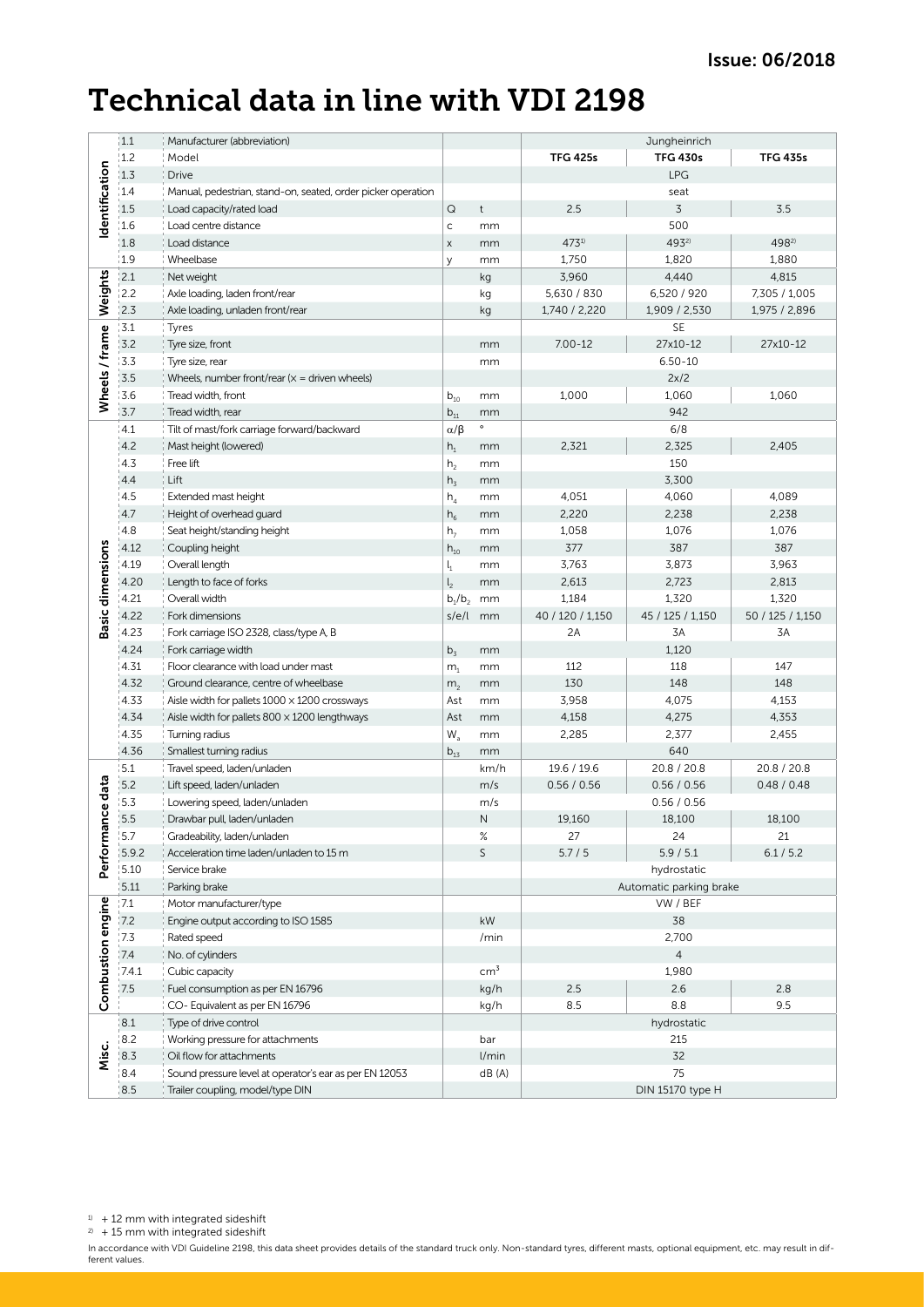### DFG/TFG 425s/430s/435s



#### Ergonomic workstation

The ergonomics of the operator's workstation guarantee relaxed, fatigue-free work:

- Comfortable and safe access and exit thanks to a large entry step easily visible from above.
- Height and rake adjustable, slim steering column with memory function.
- Outstanding all-round visibility.
- Clear view of the load thanks to optimised chain and hose layout.
- Compact nested profile package with excellent visibility.
- Integration of all main controls into the armrest which moves with the movement of the operator.
- Operator-oriented storage concept for intuitive operation.
- High-resolution, contrast-rich full-colour TFT display with self-explanatory user interface.
- USB power supply port for e.g. MP3 players.
- Limited vibration as the cab is not directly connected to the frame (floating cab).

#### Ergonomic and easily adjustable operating concept.

- Selection from 5 freely adjustable travel programs.
- Stepless single-point adjustment of the armrest in 2 axial directions.
- Large armrest with adjustable tilt with a spacious storage compartment.
- 3 different controls can be chosen.
- Single or double pedal operation.
- Adjustable lever and axis assignment of the controls.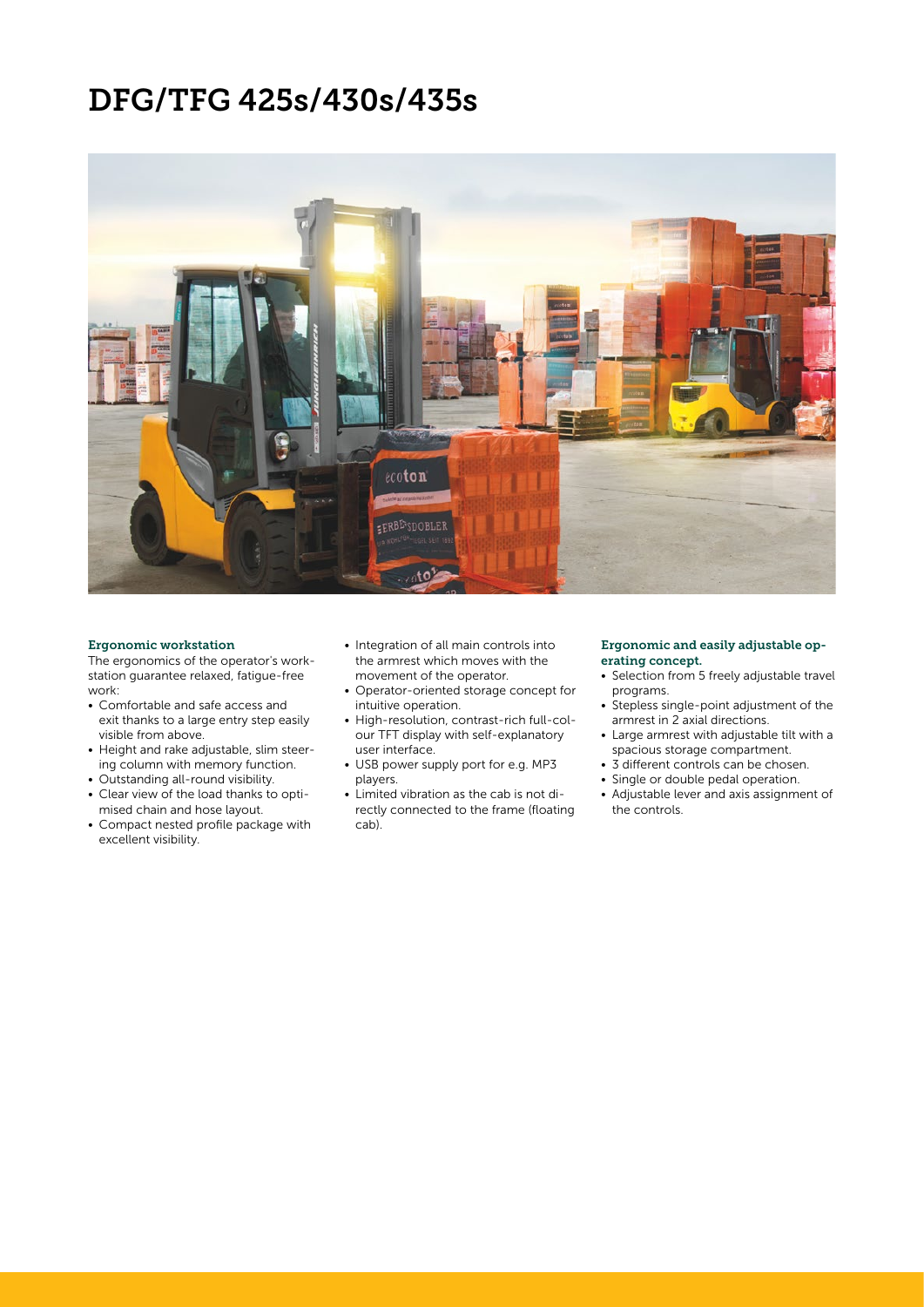### Benefit from the advantages





Maximum throughput Workstation is comfortable and helps to maximise productivity



Outstanding all-round visibility

Performance and drive characteristics

hydrostaticDRIVE offers the best energy efficiency coupled with maximum throughput performance – particularly when reversing:

- Stepless power transmission and high starting torques.
- Electronic control for precise adjustment of drive and hydraulic functions.
- 5 electronically selectable operating / travel programs.
- Performance parameters for every application.
- Automatic motor speed increase during lifting and lowering.
- Very precise control of travel speed.
- Low maintenance costs due to direct drive without wearing parts, such as clutch, differential and gears.
- Hydrostatic steering ensures effortless and precise steering.

#### Safety and assistance systems

Comprehensive safety equipment for high drive dynamics and performance. Trucks with hydrostaticDRIVE offer a comprehensive safety package as standard:

• Deactivation of the hydraulic functions if seat is unoccupied.

- No uncontrolled roll-back on ramps or inclines due to the automatic parking brake, even with the engine switched off.
- Excellent stability due to extremely low inherent centre of gravity and high pivot steer axle.
- Damping on mast and tilt cylinders for increased handling safety.

Additional safety for the operator, truck and load due to a range of optional operator assistance systems:

- accessCONTROL: The access control system allows operation of the fork lift only if the 'seat occupied' and belt lock detection systems have been activated in a defined sequence.
- driveCONTROL: Speed control, which automatically reduces the speed both when cornering and from a defined lift height.
- liftCONTROL (includes driveCONTROL): Automatic mast tilt speed reduction occurs from a defined lift height, tilt angle shown on separate display.

#### **Hydraulics**

A variable displacement pump for the operating hydraulics guarantees optimised efficiency and the supply of oil as required.

The high-performance filter system

ensures cleaner oil and a long service life for all components:

- Full-flow hydraulic oil filtration with combined suction and return filtering for maximum oil purity.
- Hydraulic tank integrated in frame.
- Ventilation of hydraulic tank via filter.
- Pressure relief valves protect against excess pressure and overloading.

#### Brakes

The hydrostatic drive allows for completely wear-free braking:

- Frequent brake pedal operation is no longer necessary.
- Parking brake sprung-loaded laminated oil immersed parking brake as a maintenance-free, enclosed system.

#### Intelligent controls and electronics

- Software and hardware for controls developed and produced in-house.
- Sensitive adjustment of hydraulic functions via electromagnetic valves.
- Splash-proof electronic drive and hydraulic controls in CAN-Bus design.

#### Engines

- State-of-the-art engines with performance figures falling far within the strict statutory limit values.
- Powerful yet low-consumption engines.